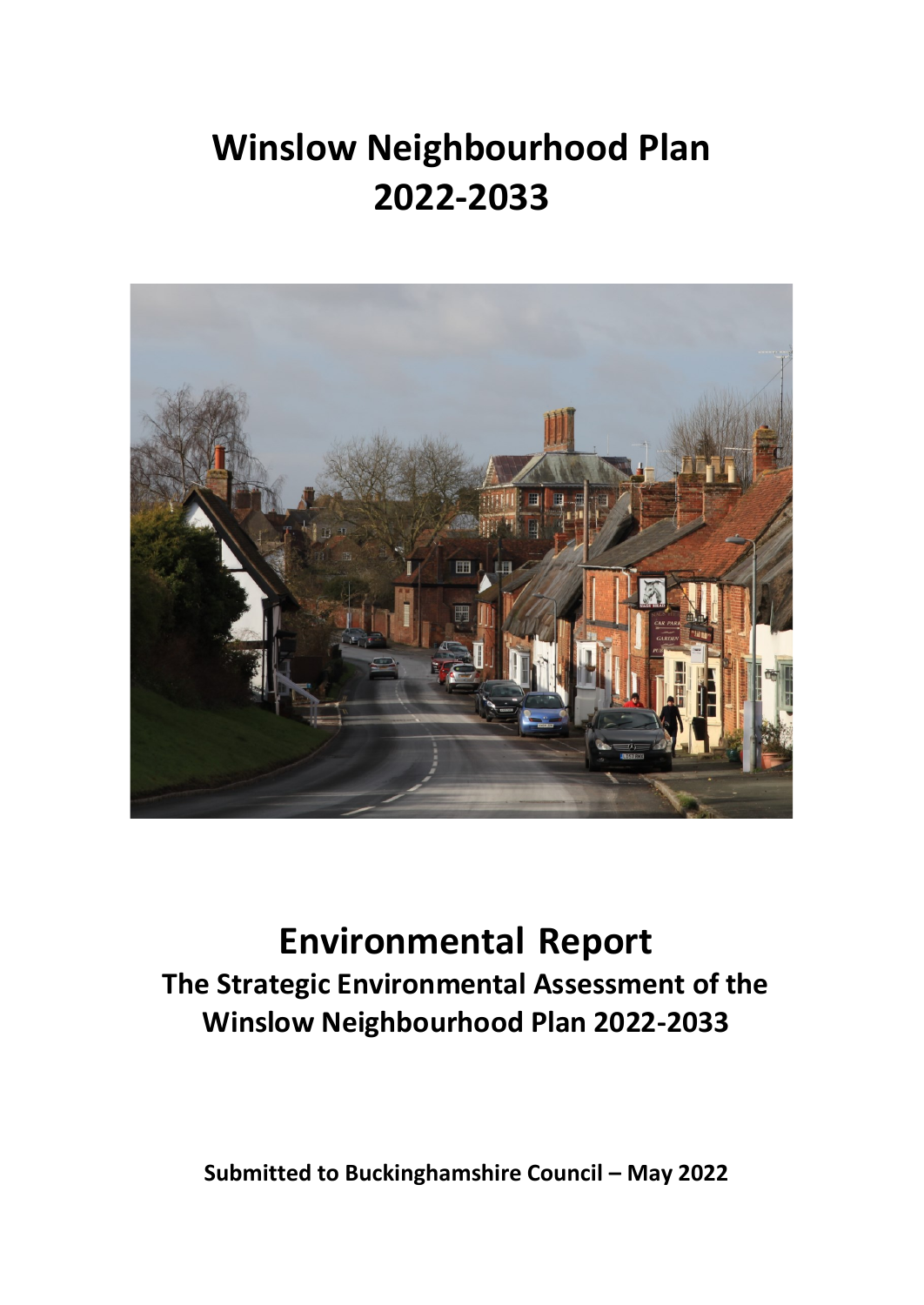## **Contents**

|--|

|                | Non-Technical Summary                                                                                                                                                                            | 3  |
|----------------|--------------------------------------------------------------------------------------------------------------------------------------------------------------------------------------------------|----|
| $\mathbf{1}$   | Introduction                                                                                                                                                                                     | 5  |
| $\overline{2}$ | Background to the Environmental Assessment                                                                                                                                                       | 5  |
| 3              | An outline of the contents, main objectives of the WNP and<br>relationship with other relevant plans or programmes                                                                               | 6  |
| 4              | The relevant aspects of the current state of the environment                                                                                                                                     | 7  |
| 5              | The environmental characteristics of areas likely to be significantly<br>affected                                                                                                                | 8  |
| 6              | Any existing environmental problems that are relevant to the WNP                                                                                                                                 | 8  |
| 7              | The environmental protection objectives that are relevant to the<br>WNP and the way those objectives and any environmental<br>considerations have been taken into account during its preparation | 10 |
| 8              | The likely significant effects on the environment                                                                                                                                                | 12 |
| 9              | The measures envisaged to prevent, reduce, and as fully as possible<br>offset any significant adverse effects on the environment of<br>implementing the WNP                                      | 21 |
| 10             | An outline of the reasons for selecting the alternatives dealt with                                                                                                                              | 21 |
| 11             | A description of measures envisaged concerning monitoring                                                                                                                                        | 21 |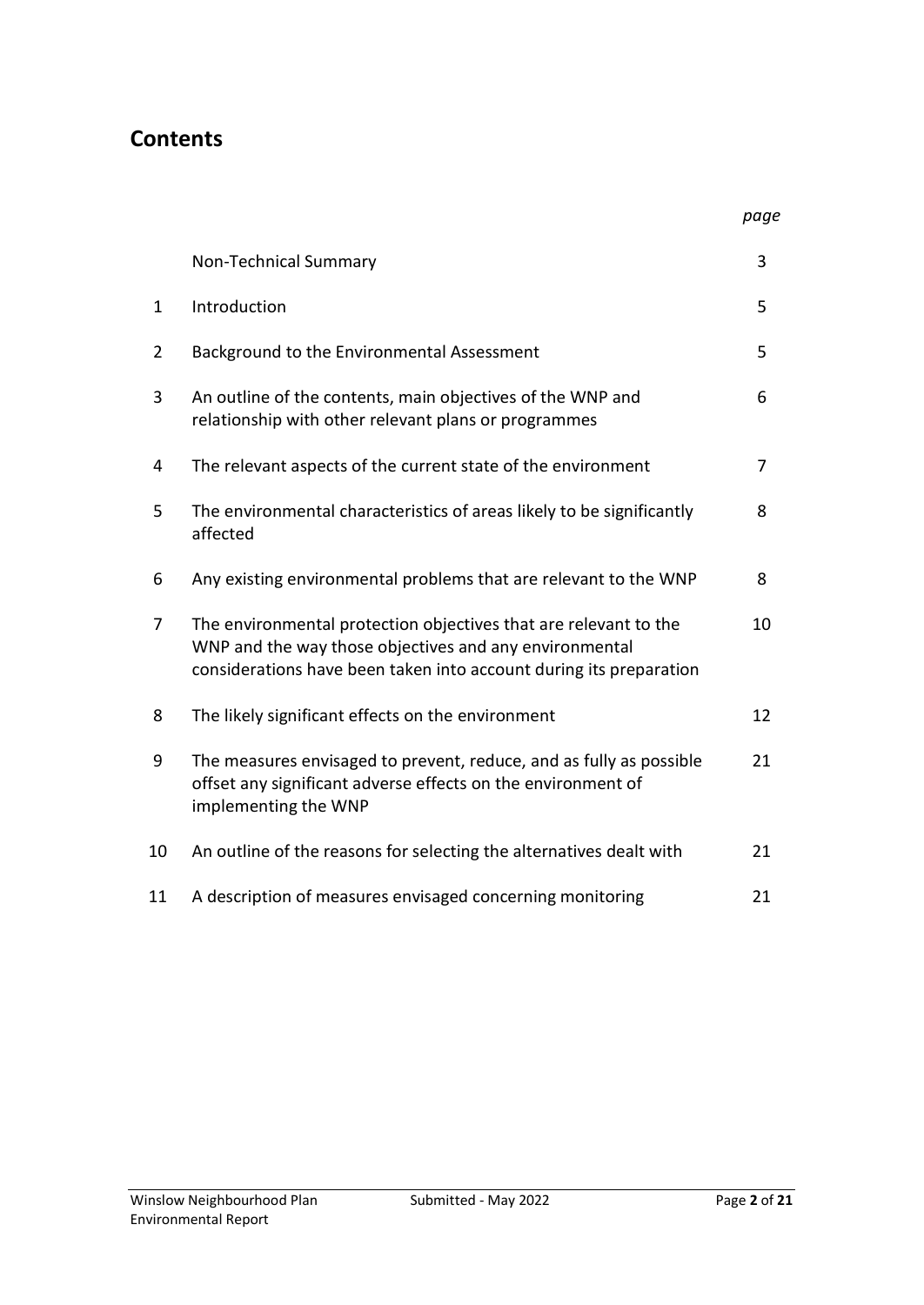## **Non-Technical Summary**

1. This Environmental Report provides a Strategic Environmental Assessment (SEA) of any significant effects resulting from the proposed modifications to policies in the Winslow Neighbourhood Plan 2022-2033 (WNP), following the Environmental Assessment of Plans and Programmes Regulations 2004. This WNP is based on a review of the made Winslow Neighbourhood Plan 2014-2031 (WNP2014), and this Environmental Report accordingly updates the SEA of the WNP2014.

2. There has been no material change in circumstances since the 2014 SEA, so it has not been necessary to rescreen for SEA. Instead, the Town Council has retained the same scope of environmental objectives against which it has assessed the proposed modifications.

3. The WNP contains a number of policies for the use and development of land in the town of Winslow in the plan period from 2022 to 2033. These policies, together with the policies of the Vale of Aylesbury Local Plan (VALP) that was adopted in September 2021 and the National Planning Policy Framework (NPPF, updated in July 2021), will be used by BC in determining planning applications once the WNP is made.

4. The WNP area does not suffer from any significant environmental problems. The community consultations have shown that traffic congestion in the High Street and at key local junctions on the A413 can be problematic at peak times. Similarly, the Station Road Industrial Estate access onto Station Road, which is not well suited to HGV movements, and its close proximity on all sides to residential development, indicate that the site is no longer appropriate for this type of business use.

5. Work on East West Rail has started since the making of WNP2014 and the new station at Winslow, with services to Oxford and Milton Keynes, is expected to open by 2025. It is difficult to estimate the extent to which the station will resolve or create new environmental problems for the town. Covid 19 has changed patterns of public transport use, which may mean that projections for its use in the short to medium term may have to be re-assessed. In the meantime, the works have temporarily disrupted many local footpaths and reduced some areas of open space, but these disruptions are only temporary.

6. Similarly, the environmental effects of the major VALP allocation on Great Horwood Road are unknown. The scheme will be built out over the next 5 to 10 years, with the expectation in VALP that many of the movement trips it generates will be made by walking and cycling to the new station, to new jobs, to the secondary school and new Sports Hub all within 800m of the site. In addition, the WNP2014 Furze Lane allocation has been completed, which has generated more traffic on the local roads.

7. The new assessment concludes that there continues to be an overall positive relationship between the two sets of objectives. On the one hand it acknowledges that the housing and economic development objectives will inevitably have an environmental impact. On the other, it highlights the opportunity for such development to have net benefits across the full range of objectives.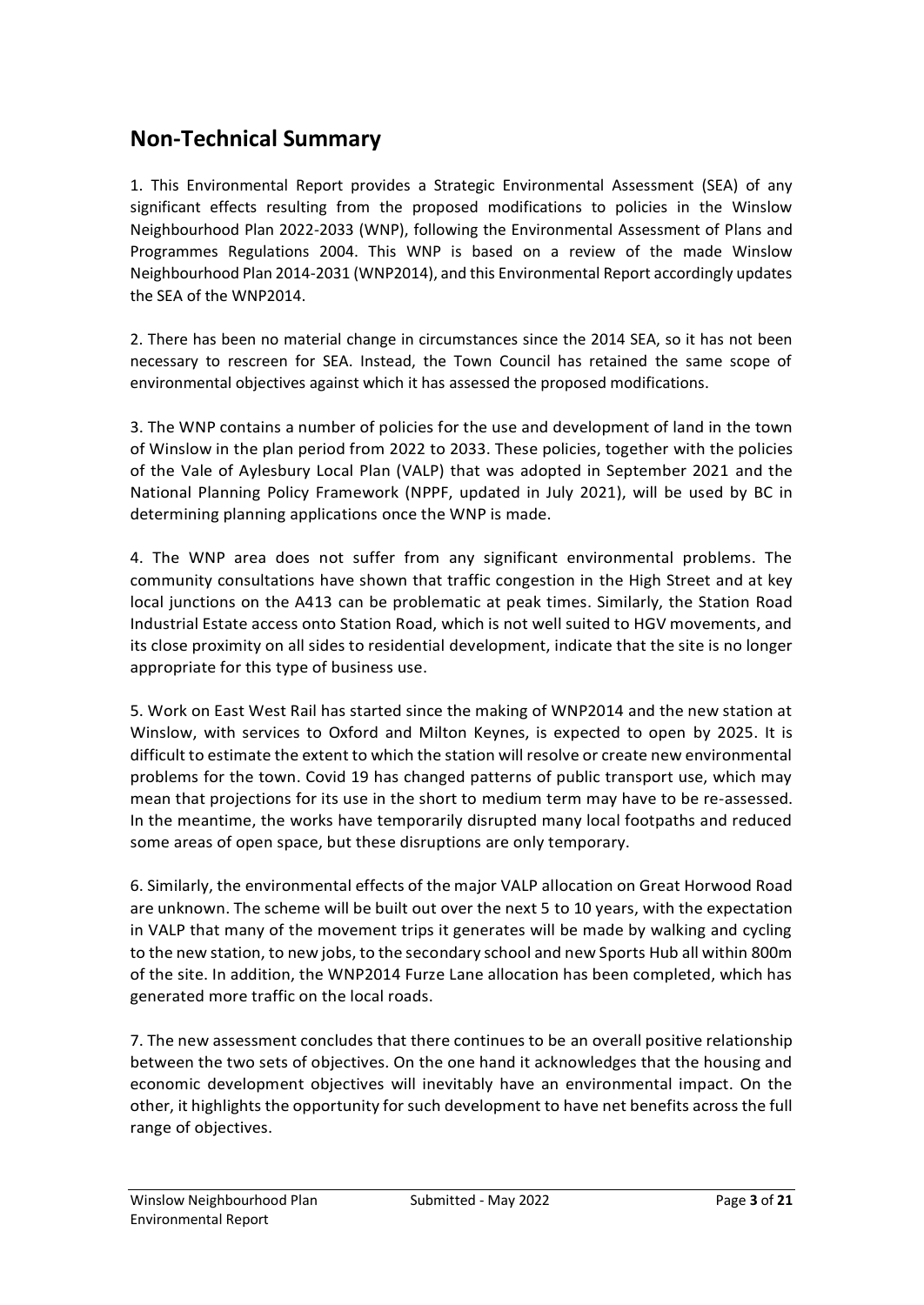8. It also shows that there are no significant adverse effects resulting fromthe modifications to the policies of the WNP. The policies have been specifically chosen and formulated to adhere to the principles of sustainable development as defined by the VALP and the NPPF and to include necessary mitigation measures to avoid or minimise the potential for adverse effects. This potential was identified in the original SEA report and those measures have been carried through in the modified policies.

9. Finally, it has compared the WNP policies with the option of having no policy. In most cases, the 'no policy' option has made no material difference, as all the policy areas are covered by the development plan (VALP) and NPPF. The WNP is merely refining those policy areas to reflect their specific relevance to Winslow. And, given the approach taken in Policy 1 to directing site-specific development allocations, the sites chosen for allocation are those that comply with those policies. As the VALP has made additional site allocations in the Neighbourhood Area since the made Neighbourhood Plan, it has therefore not been necessary to search for new sites nor to compare sites relative to each other.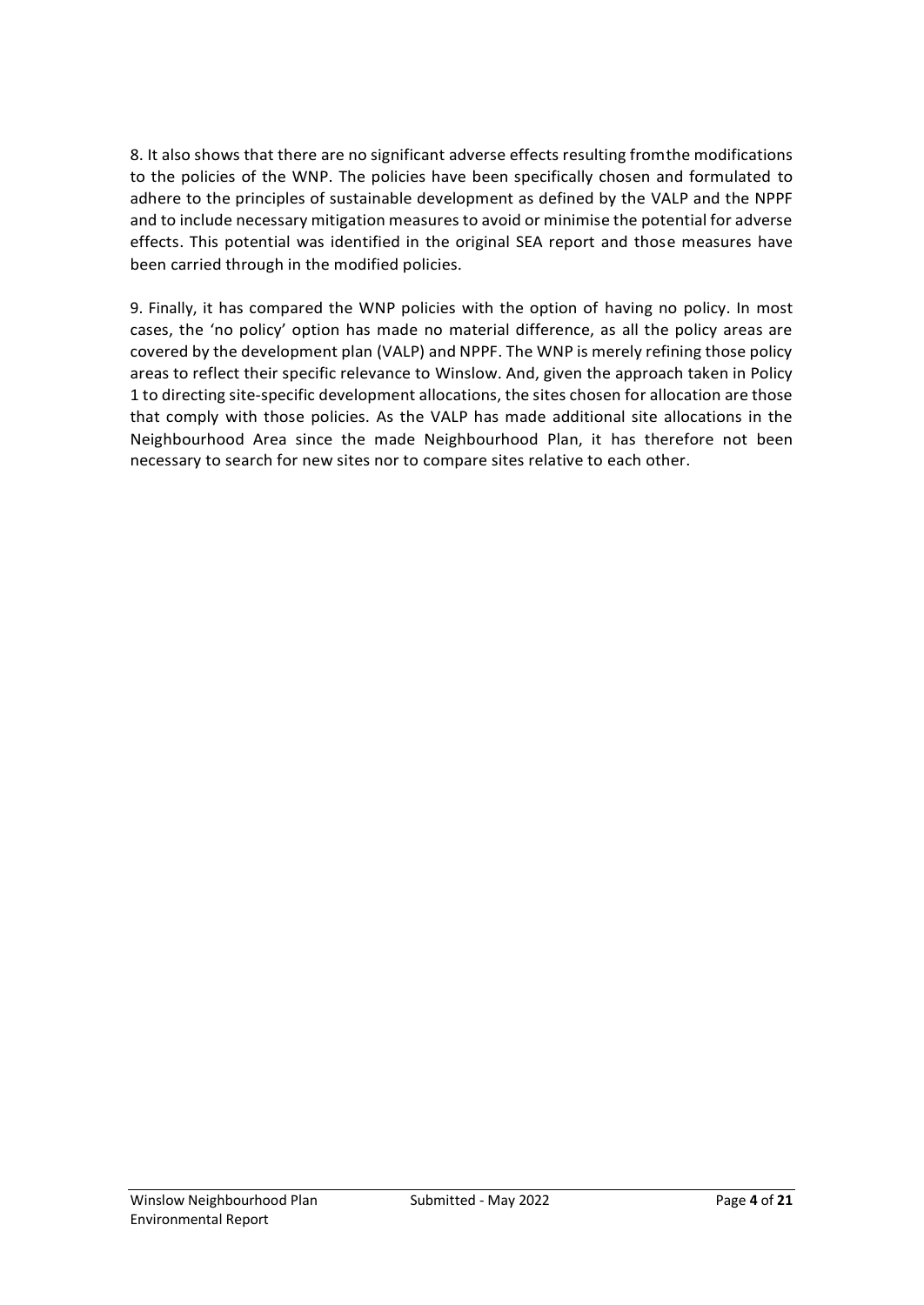## **1. Introduction**

1.1 The purpose of this Environmental Report is to provide a Strategic Environmental Assessment (SEA) of any significant effects resulting from the proposed modifications to policies in the Submission version of the Winslow Neighbourhood Plan 2022-2033 (WNP) in accordance with the Environmental Assessment of Plans and Programmes Regulations 2004. This WNP follows a review of the made Winslow Neighbourhood Plan 2014-2031 (WNP2014), and this SEA report updates the SEA of the WNP2014.

1.2 As the WNP2014 SEA has been monitored since the making of that plan, and with no material change in circumstances, it has not been necessary for Buckinghamshire Council (BC) to rescreen for SEA. Instead, the Town Council has retained the same scope of environmental objectives against which it has assessed the proposed modifications. The statutory consultees have been consulted on this process and have raised no objections. Indeed, both the WNP and SEA have been undertaken in close collaboration with officers of BC.

## **2. Background to the Environmental Assessment**

2.1 A Strategic Environmental Assessment (SEA) involves the evaluation of the environmental impacts of a plan. The requirement for an SEA is set out in the Environmental Assessment of Plans or Programmes Regulations 2004 as follows:

- An outline of the contents, main objectives of the Plan, and relationship with other relevant plans or programmes
- The relevant aspects of the current state of the environment and the likely evolution thereof without implementation of the Plan
- The environmental characteristics of areas likely to be significantly affected
- Any existing environmental problems which are relevant to the Plan including, in particular, those relating to any areas of a particular environmental importance
- The environmental protection objectives, established at international or national level, which are relevant to the Plan and the way those objectives and any environmental considerations have been taken into account during its preparation
- The likely significant effects on the environment, including on issues such as biodiversity, population, human health, fauna, flora, soil, water, air, climatic factors, material assets, cultural heritage including architectural and archaeological heritage, landscape and the inter-relationship between the above factors
- The measures envisaged to prevent, reduce, and as fully as possible offset anysignificant adverse effects on the environment of implementing the Plan
- An outline of the reasons for selecting the alternatives dealt with, and a description of how the assessment was undertaken including any difficulties (such as technical deficiencies or lack of competency encountered in compiling the required information
- A description of measures that may be used for monitoring.

2.2 The method for the assessment of the WNP is intended to be proportionate to the task of assessing the relatively modest development proposals compared to those covering a whole local planning authority area.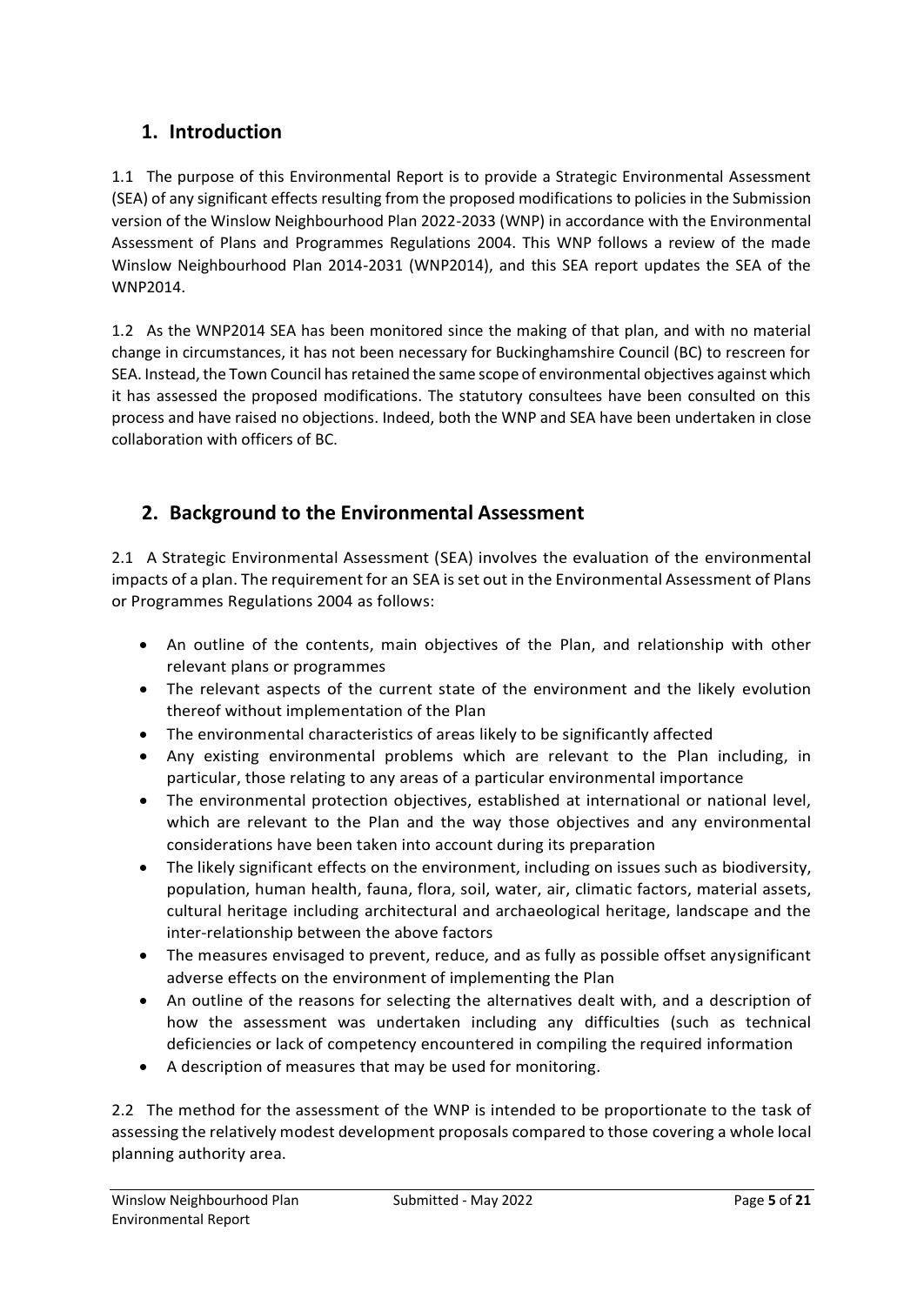2.3 The report responds to each of the SEA requirements in turn, beginning with a short description of the WNP, identifying the key environmental features of the area and then assessing the impact of the strategic objectives and policies of the WNP (and their 'reasonable alternatives') on those features, using a number of SEA objectives and measures.

## **3. An outline of the contents, main objectives of the WNP and relationship with other relevant plans or programmes**

3.1 The WNP contains a number of policies for the use and development of land in the town of Winslow in the plan period from 2022 to 2033. These policies, together with the policies of the Vale of Aylesbury Local Plan (VALP) that was adopted in September 2021 and the National Planning Policy Framework (NPPF, updated in July 2021), will be used by BC in determining planning applications once the WNP is made.

3.2 The Vision and Objectives of the WNP are:

*'In 2033, Winslow will have grown to become a more sustainable town that is increasingly able to meet its own needs for housing, jobs, community facilities and public and commercial services.*

*The town will have continued a pattern of growth started over fifty years earlier by infilling land in stages to relevant natural physical boundaries. Its population will have reached 6,750 with 3,100 homes, which comprise a mix of open market and affordable housing of all types. It has provided an increasing number of homes for older people.*

*Its new railway station has improved the town's connectivity to large towns to the east and west, and to London via Aylesbury and southern Buckinghamshire, helping local people commute into and out of the town or travel to commercial and leisure facilities without using their cars on roads that have become increasingly congested. Train services also connect Winslow with other national railway routes either by through trains or by connections to other services at Oxford, Milton Keynes, Bedford, St Neots and Cambridge.*

*Its secondary, primary and special schools are popular and provide excellent education to the town's students and those in the surrounding rural area. Its new medical centre and improved community and sports facilities have provided the extra capacity to meet the growing needs of local residents. The number of jobs in the town has grown significantly as competitive business parks have supported local entrepreneurs and, together with the higher level skills of the town's workforce, have attracted inward investment.*

*Above all, the town has retained its special historic and architectural character by carefully managing change within its built-up area and by protecting its setting and surrounding open countryside from development.'*

3.3 In pursuit of this Vision, the WNP sets six strategic objectives and the following re-statement of these also suggests specific measures by which success could be monitored and evaluated :

- **a. To meet the future housing demand and need for the town**
	- No. of open market homes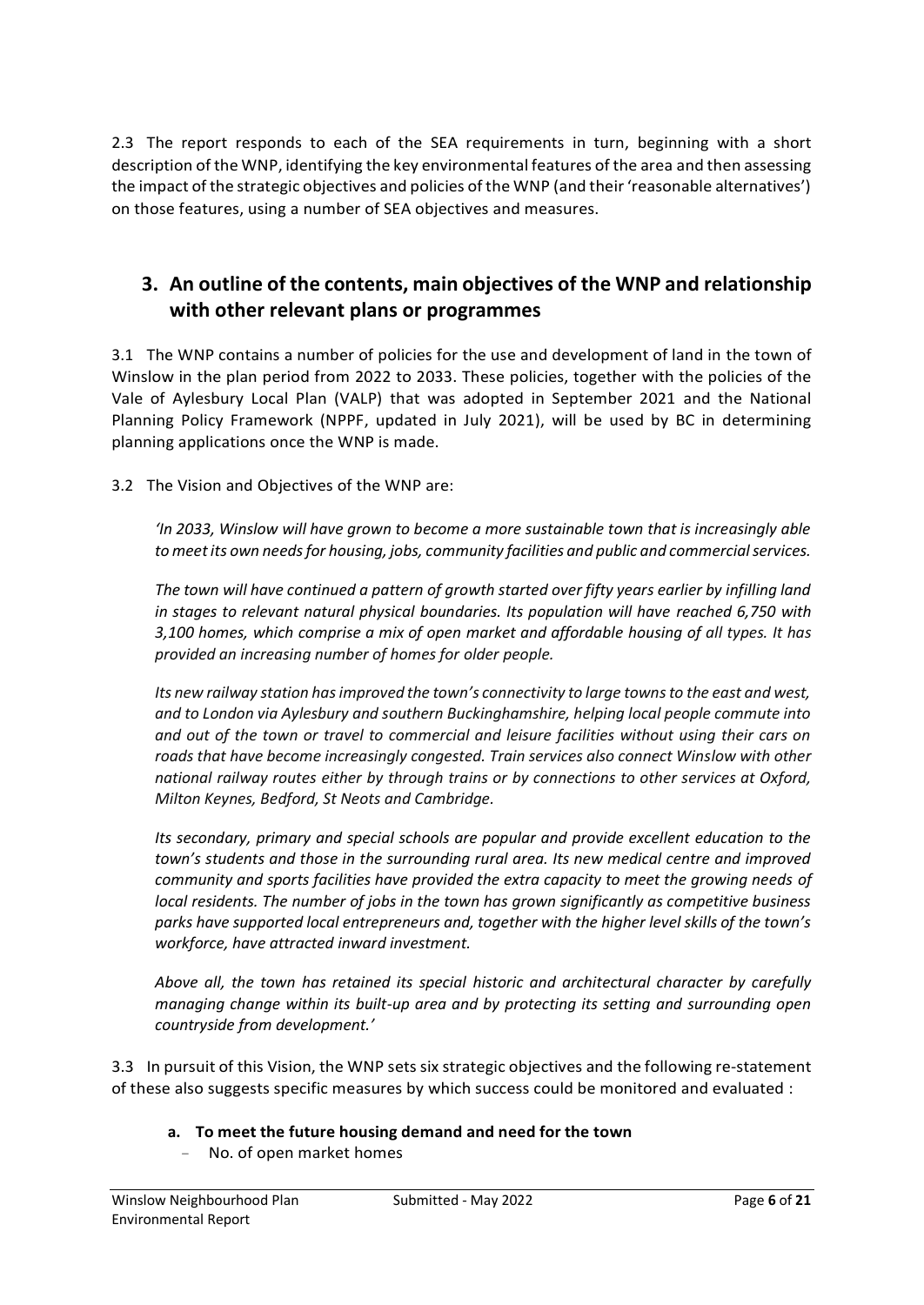- No. of custom-build homes
- No. of affordable homes
- No. of affordable homes for local people

#### **b. To retain and grow the number of jobs in the town**

- No. of jobs retained
- No. of new jobs created

#### **c. To protect the special historic and landscape character of the town and its surroundings**

- No. of designated heritage assets lost to development
- No. of designated environmental assets lost to development

#### **d. To improve the breadth and quality of community and sports facilities in the town**

- Net additional floorspace in active community use
- Net additional land in active sports use
- Area of publicly accessible open spaces
- Length of footpaths through open spaces and countryside

#### **e. To bolster the resilience of the town's shopping area**

- No. of retail establishments
- Additional retail floorspace

#### **f. To encourage greater use of public transport, cycling and walking**

- No. of bus services serving the town
- Km of cycle paths in the parish (including shared foot/cycle paths)

3.4 The WNP sets out a range of housing, employment, retail, and community asset policies and land allocations. These policies are each assessed in section 8 of the SEA below.

## **4. The relevant aspects of the current state of the environment**

4.1 Within the WNP area there are no statutory natural environmental designations other than some areas of woodland identified on the National Inventory of Woodlands & Trees. There are also a number of different types of Environmental Stewardship Agreements and one Woodland Grant Scheme on the eastern edge of the Town at Abovemead Farm. A designated Biological Notification Site covering former clay workings lies to the south-east of Brickyard Farm. Elsewhere a number of compensatory environmental mitigation measures are being implemented by East West Rail to create habitats for sensitive species displaced from the railway corridor.

4.2 The settlement of Winslow contains a number of important heritage assets, namely:

- the Winslow Conservation Area
- 81 listed buildings, including Winslow Hall (Grade I), Keach's Meeting House &Graveyard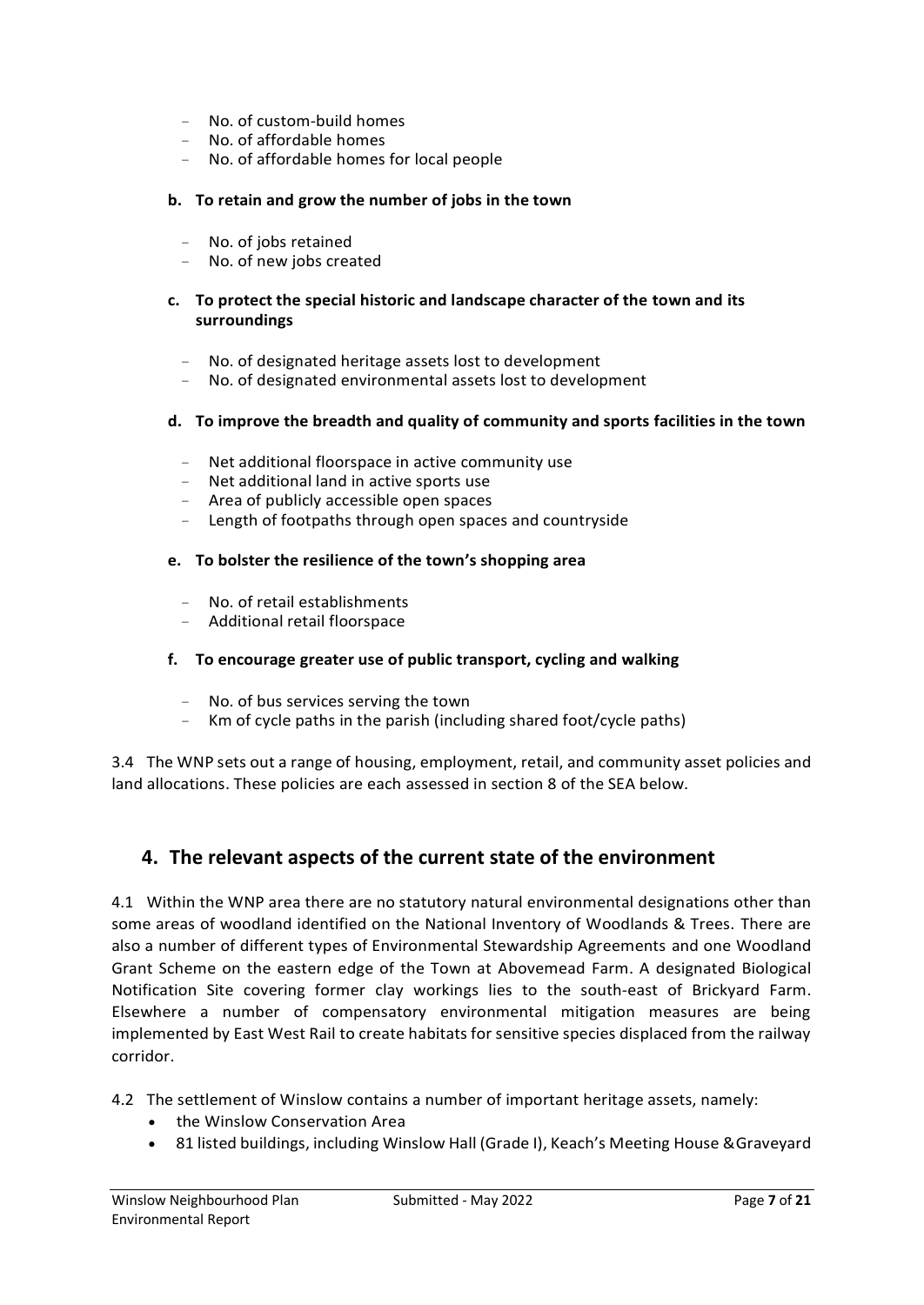Walls (II\*) and Church of St Laurence (II\*)

• many other designated heritage assets (buildings and spaces)

## **5. The environmental characteristics of areas likely to be significantly affected**

5.1 The WNP area comprises the town settlement of Winslow set within the parish's rural landscape of a variety of characteristics. The 2008 Aylesbury Landscape Character Assessment shows that the urban edge to the east, south and west (beyond Furze Lane) of the town - defined as the Claydon Valley - is the most sensitive to the encroachment of development.

5.2 Conversely, the character areas forming the rural edge north of the railway line – defined as the Winslow Ridge and Claydon Tributary - are relatively less sensitive. It is important, therefore, that the WNP policies reflect this relative landscape quality andcapacity to contain development on the edge of the town.

5.3 The area also includes the Winslow Conservation Area, which lies at the heart of the town and includes its main shopping area and most of its listed buildings and other heritage assets. An Appraisal by the former Aylesbury Vale District Council (AVDC) for the Conservation Area was adopted in 2007 and provides a detailed analysis of its special character and the means by which this character will be preserved and enhanced.

## **6. Any existing environmental problems that are relevant to the WNP**

6.1 The WNP area does not suffer from any significant environmental problems. The community consultations have shown that traffic congestion in the High Street and at key local junctions on the A413 can be problematic at peak times. Similarly, the Station Road Industrial Estate access onto Station Road, which is not well suited to HGV movements, and its close proximity on all sides to residential development, indicate that the site is no longer appropriate for this type of business use.

6.2 Work on East West Rail has started since the making of WNP2014 and the new station at Winslow, with services to Oxford and Milton Keynes, is expected to open by 2025. It is difficult to estimate the extent to which the station will resolve or create new environmental problems for the town. Covid 19 has changed patterns of public transport use, which may mean that projections for its use in the short to medium term may have to be re-assessed. In the meantime, the works have temporarily disrupted many local footpaths and reduced some areas of open space, but these disruptions are only temporary.

6.3 Similarly, the environmental effects of the major VALP allocation on Great Horwood Road are unknown. The scheme will be built out over the next 5 - 10 years, with the expectation in VALP that many of the movement trips it generates will be made by walking and cycling to the new station, to new jobs, to the secondary school and new Sports Hub all within 800m of the site. In addition, the WNP2014 Furze Lane allocation has been completed, which has generated more traffic on the local roads.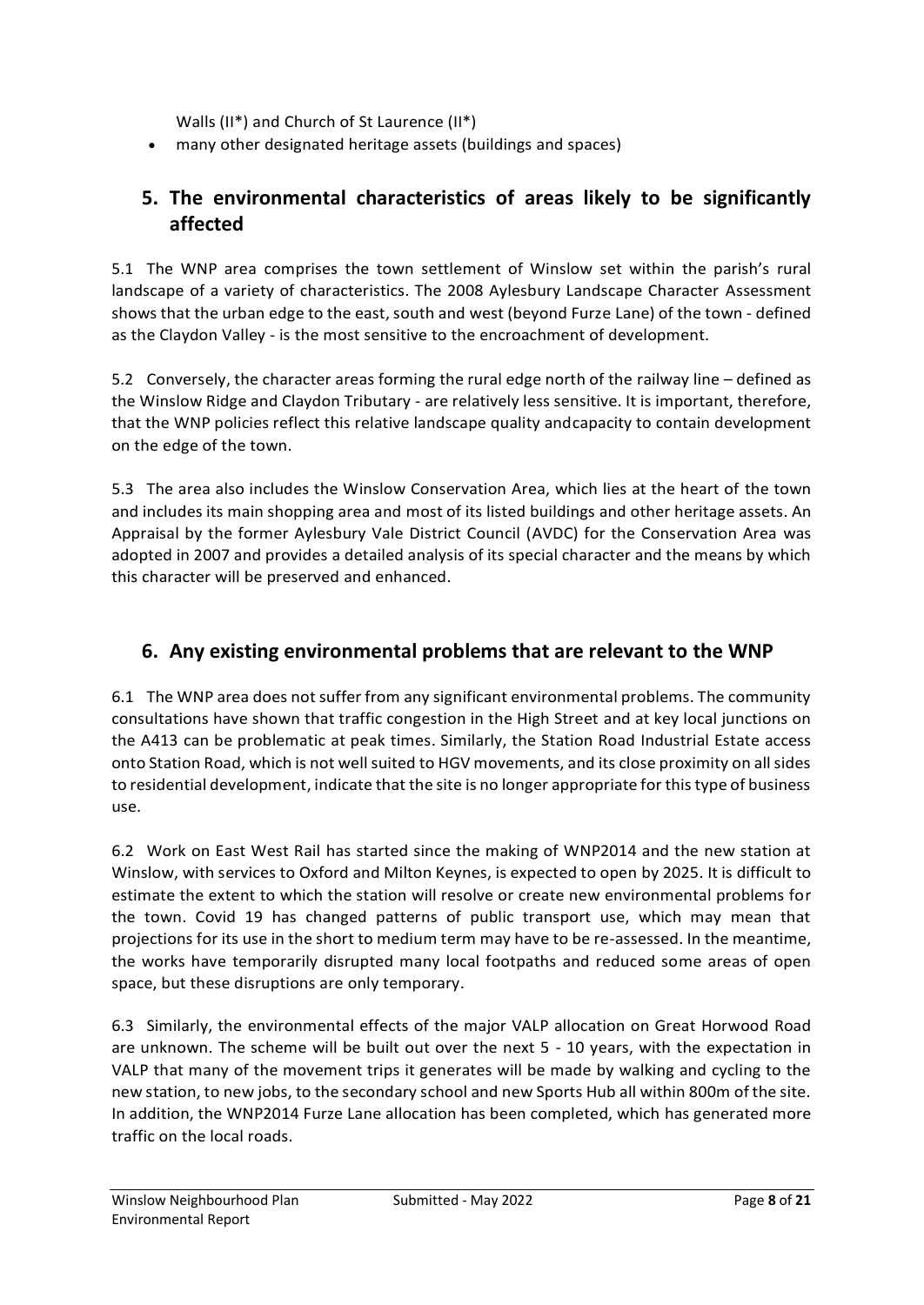6.4 The town has few employers of any significant size, which has resulted in increasing levels of out-commuting to larger urban centres as the town has grown over the decades. This is a cause of congestion on the town's main road network at peak periods as well as a contributor to carbon emissions and reduced air quality

6.5 There are no other pressing environmental problems to which the WNP needs to respond.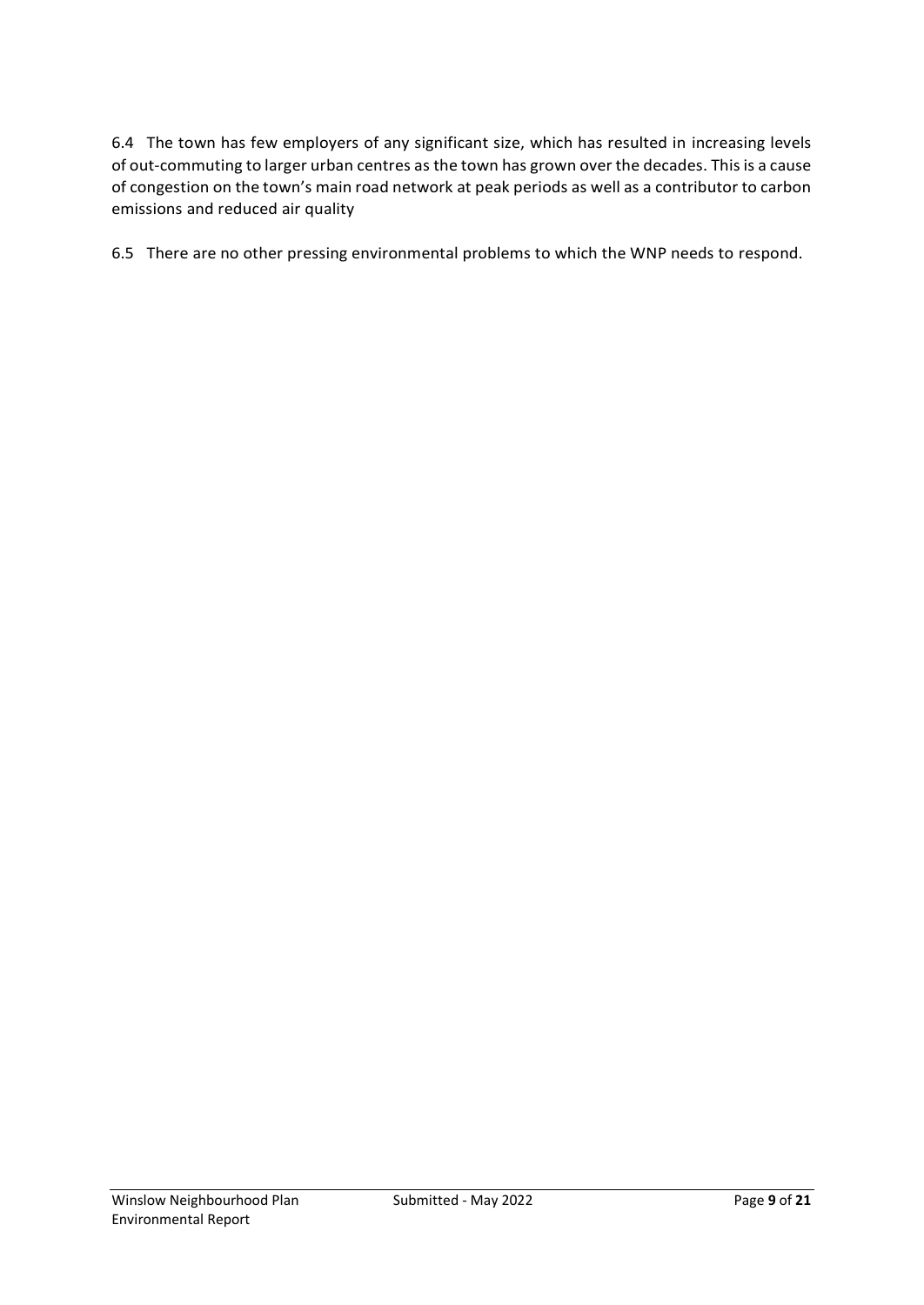## **7. The environmental protection objectives that are relevant to the WNP and the way those objectives and any environmental considerations have been taken into account during its preparation**

7.1 The SEA objectives of the WNP are set out in Table A below. They were agreed as the scope of the SEA of WNP2014 and continue to be relevant for assessing the modified plan. The objectives were initially derived from the VALP Sustainability Appraisal so that the WNP2014 could benefit from its evidence base and could fit neatly with VALP once adopted.

| <b>WNP EA Objective</b>                                                                                                                                                                                            | <b>WNP EA Measures</b>                                                                                                         |
|--------------------------------------------------------------------------------------------------------------------------------------------------------------------------------------------------------------------|--------------------------------------------------------------------------------------------------------------------------------|
| Design - secure the highest<br>1.<br>possible design quality in<br>existing places and new<br>development                                                                                                          | no. of proposals achieving<br>high design standards                                                                            |
| Green infrastructure - enable<br>2.<br>residents to access green<br>infrastructure and open space.                                                                                                                 | area of existing green<br>infrastructure assets<br>protected and/or<br>enhanced<br>area of new green<br>infrastructure planned |
| Best use of land - minimise loss<br>3.<br>of biodiverse and<br>bioproductive land to<br>development and harness<br>development to<br>decontaminate and remediate<br>damaged land where<br>practicable.             | % of development on<br>previously used land                                                                                    |
| Transport and travel - reduce<br>4.<br>the need to travel, encourage<br>people to do as much of their<br>travelling as possible on foot<br>and bicycle, support more<br>sustainable modes and<br>minimise car use. | no. of new public<br>transport, cycling or<br>walking routes, services<br>or facilities                                        |
| Air quality - minimise air<br>5.<br>pollution, minimise exposure<br>to it.                                                                                                                                         | amount of air pollution                                                                                                        |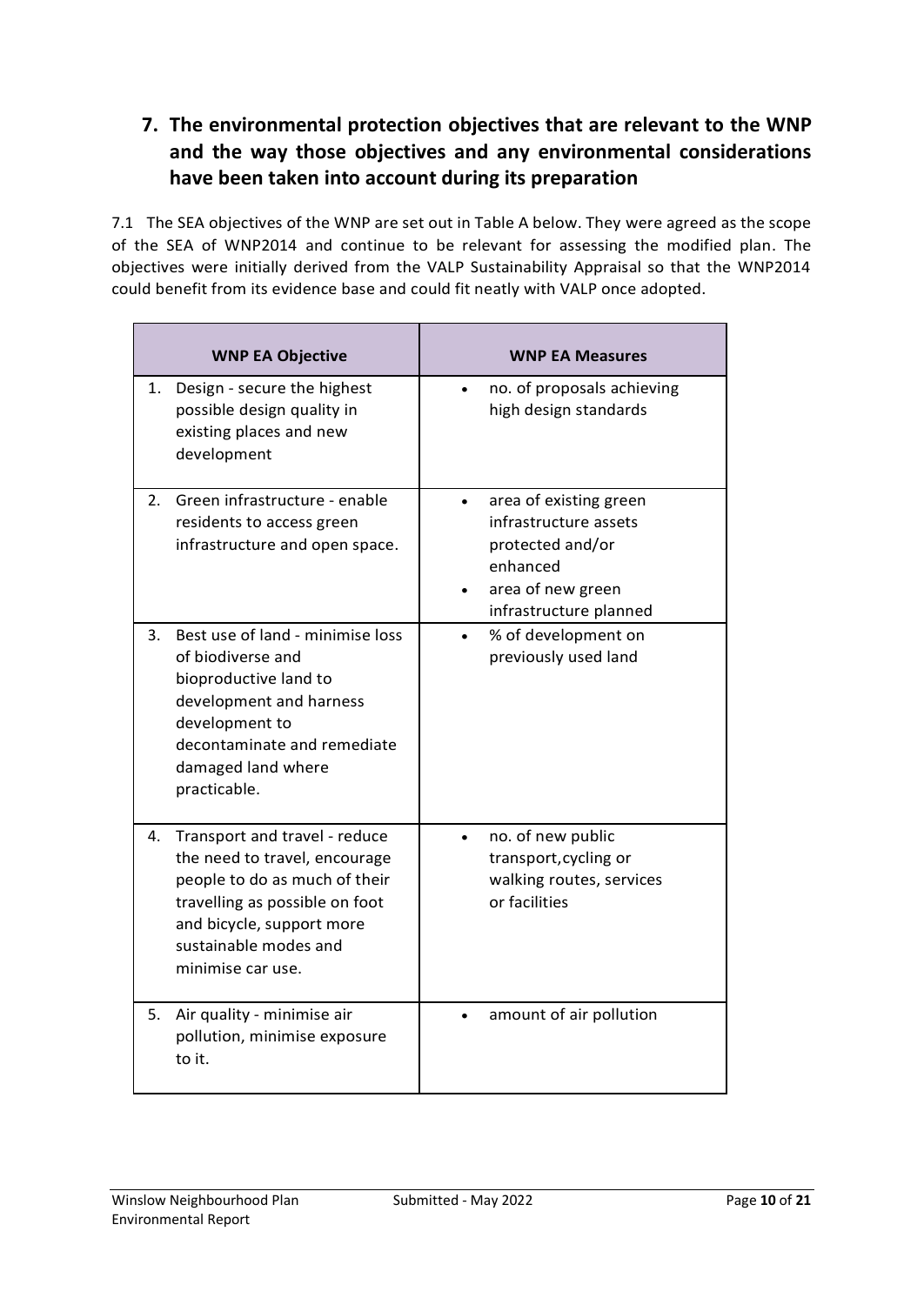| <b>WNP EA Objective</b>                                                                                                                                                                                                                                                                          | <b>WNP EA Measures</b>                                                                                                                                                                                                                                                 |
|--------------------------------------------------------------------------------------------------------------------------------------------------------------------------------------------------------------------------------------------------------------------------------------------------|------------------------------------------------------------------------------------------------------------------------------------------------------------------------------------------------------------------------------------------------------------------------|
| Landscape and heritage -<br>6.<br>protect and enhance the<br>landscape, townscape, historic<br>environment and cultural<br>heritage and promote access<br>to and enjoyment of them.                                                                                                              | % of new homes allocated<br>$\bullet$<br>on sites in less sensitive<br>landscape character areas<br>number of development<br>sites in or adjoining the<br><b>Winslow Conservation Area</b><br>or affecting Listed Buildings<br>and other designated<br>heritage assets |
| Biodiversity - protect and<br>7.<br>enhance biodiversity, natural<br>habitats and fauna and flora,<br>including (but not only):<br>international, national and<br>local designated sites; and<br>protected species and habitat<br>types identified as priorities for<br>biological conservation. | % development<br>proposals affecting<br>biodiversity assets                                                                                                                                                                                                            |
| Flooding - minimise the risk to<br>8.<br>people and property from<br>flooding.                                                                                                                                                                                                                   | % of new homes allocated on<br>sites located in Flood Zone 2<br>or 3                                                                                                                                                                                                   |
| 9. Water stress - maintain, and<br>where possible enhance, water<br>quality & avoid water stress                                                                                                                                                                                                 | % of new homes allocated<br>on sites that avoid water<br>stress                                                                                                                                                                                                        |
| 10. Energy and climate change -<br>minimise emissions of<br>greenhouse gases in the<br>District that are caused by<br>activities and decisions in it,<br>and maximise the resilience of<br>residents, businesses and the<br>natural environment to future<br>climate change.                     | % of new homes allocated<br>that will deliver renewable<br>energy                                                                                                                                                                                                      |

## **Table A: WNP SEA Objectives & Measures**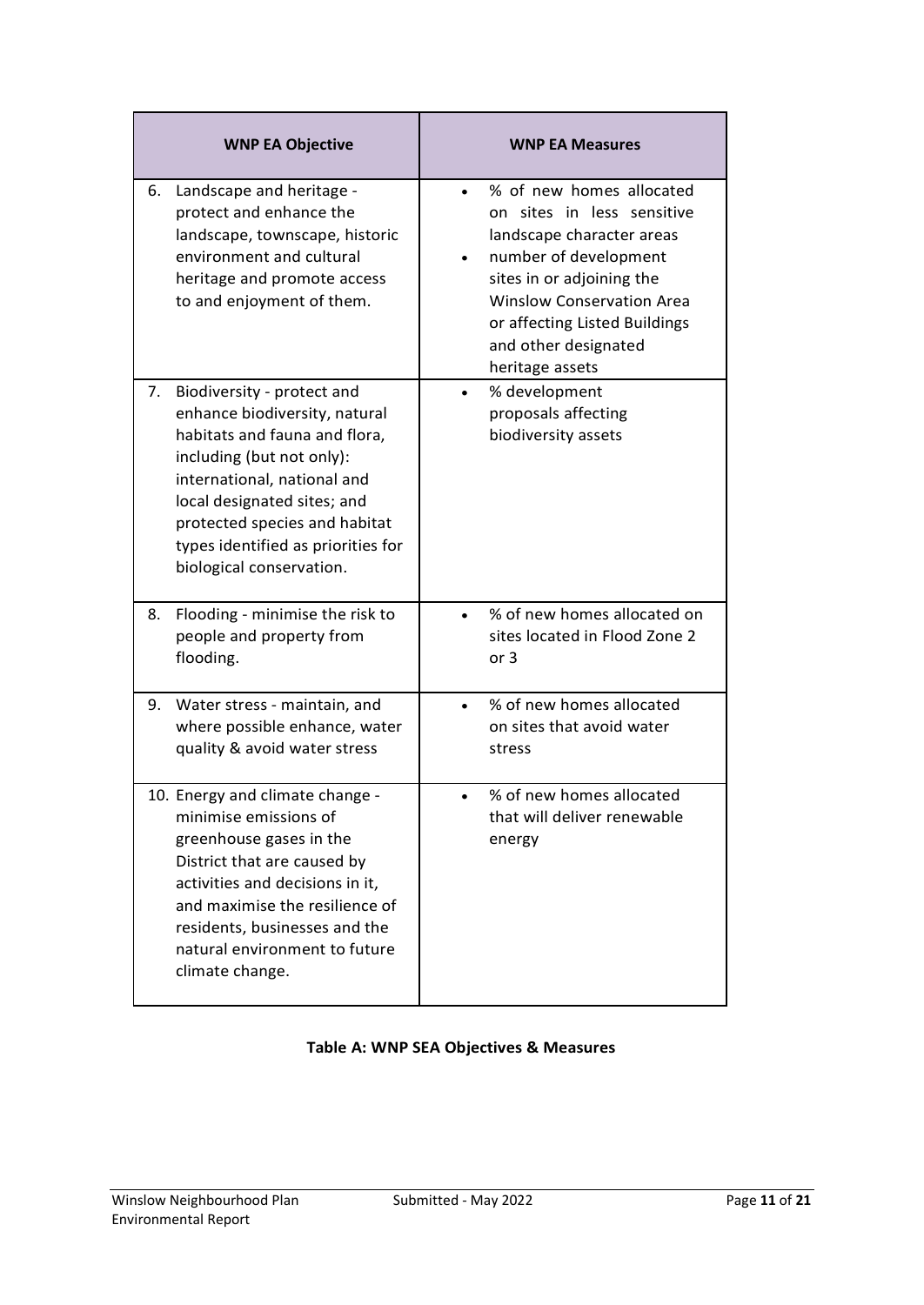## **8. The likely significant effects on the environment**

8.1 The likely significant effects of the strategic objectives and policies of the WNP on the environment are assessed in turn below. In each case, the assessment uses the following notation:

- **+** positive
- **0** neutral
- **-** negative

8.2 In most cases, it is acknowledged that the data is not collected or reported at a WNP scale to enable an accurate assessment. In addition, the scale of development proposed in the WNP, whilst significant in relation to the town's existing housing stock, is nevertheless is too small to make reliable identification of cause-and-effect relationships between inputs and outputs. However, the assessment does seek to identify the relative attributes of the policies of the Neighbourhood Plan to inform the reader.

#### **Assessing the impact of the WNP Strategic Objectives**

8.3 In Table B below the six strategic objectives of the WNP are assessed against the ten SEA objectives.

|                           | <b>WNP Strategic Objectives</b> |                |                          |                                   |                |                     |
|---------------------------|---------------------------------|----------------|--------------------------|-----------------------------------|----------------|---------------------|
| <b>SEA Objectives</b>     | Housing<br>$\blacksquare$       | Jobs<br>$\sim$ | haracter<br>$\mathsf{m}$ | Communit<br>$\blacktriangleright$ | Shopping<br>LŊ | ansport<br>$\omega$ |
| Design                    | ÷                               | 0              | ÷                        | $\ddot{}$                         | 0              | 0                   |
| Green Infrastructure      | 0                               | 0              | $\ddot{}$                | ÷                                 | 0              | $\ddot{}$           |
| Best Use of land          | $\ddot{}$                       | 0              | 0                        | ÷                                 | 0              | 0                   |
| Transport & Travel        | 0                               | $\ddot{}$      | 0                        | ÷                                 | 0              | $\ddot{}$           |
| Air Quality               |                                 | ÷              | 0                        | $\ddot{}$                         | 0              | ÷                   |
| Landscape & Heritage      | 0                               |                | ÷                        | ٠                                 | $\ddot{}$      | 0                   |
| Biodiversity              | 0                               | 0              | $\ddot{}$                | $\ddot{}$                         | 0              | 0                   |
| Flooding                  | $\mathbf 0$                     | 0              | 0                        | 0                                 | 0              | 0                   |
| <b>Water stress</b>       |                                 |                | 0                        | 0                                 | 0              | 0                   |
| Energy &<br>ClimateChange | ٠                               | $\ddot{}$      |                          |                                   | 0              | $\ddot{}$           |

#### **Table B: Assessment of WNP Strategic Objectives**

8.4 This analysis indicates that there continues to be an overall positive relationship between the two sets of objectives. On the one hand it acknowledges that the housing and economic development objectives will inevitably have an environmental impact. On the other, it highlights the opportunity for such development to have net benefits across the full range of objectives.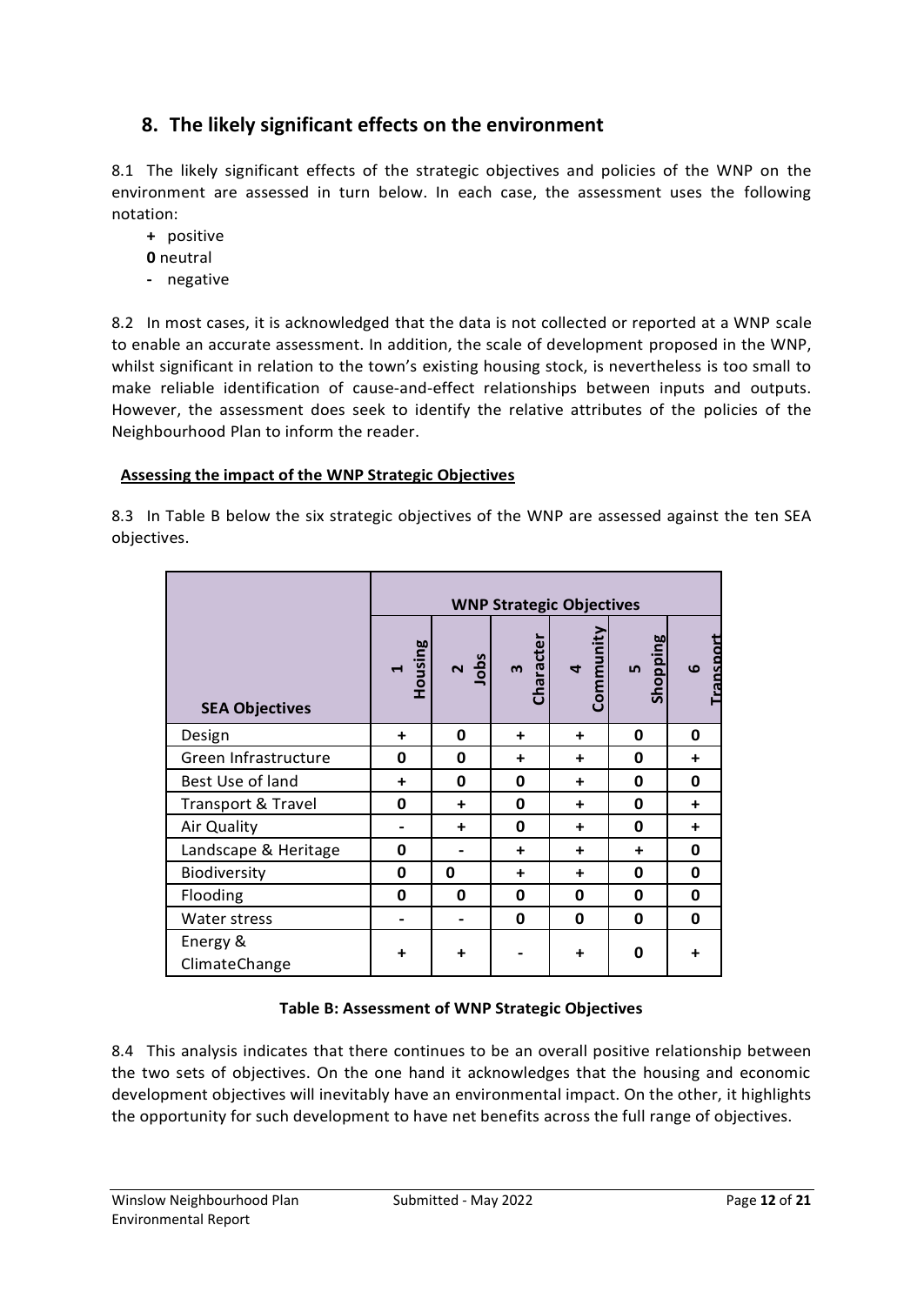8.5 In some cases there is a strong correlation between the two sets of objectives, notably in transport and travel; air quality; green infrastructure and energy and climate change. Here, the WNP strategic objectives aim to deliver development growth in the most appropriate locations and to achieve a balance between housing, employment and retail policies, the net result of which will be a lower dependence on private vehicle journeys for employment and shopping purposes than at present.

#### **Assessing the impact of the Neighbourhood Plan policies**

8.6 The assessment considers each policy in turn, combining an overview and comparison of the impact of the policy and of having no up to date policy with a short commentary. The assessment should therefore be read in conjunction with the WNP document and its Policies Map.

| <b>WNP SEA</b><br><b>Objective</b> | <b>WNP</b><br><b>Policy</b> | No up-to-date<br><b>Policy</b> |
|------------------------------------|-----------------------------|--------------------------------|
| Design                             | ÷                           |                                |
| Green Infrastructure               |                             |                                |
| Best Use of land                   | ÷                           |                                |
| Transport & Travel                 | ┿                           |                                |
| Air Quality                        | ÷                           |                                |
| Landscape & Heritage               |                             |                                |
| Biodiversity                       |                             |                                |
| Flooding                           | በ                           | n                              |
| Water stress                       | ŋ                           |                                |
| Energy & Climate Change            |                             |                                |

#### *Policy 1 - A Spatial Plan for the Town*

8.7 This policy maintains a key spatial principle within which all other policies, especially those that allocate land for development, have been designed. Although new to Aylesbury Vale at the time, the principle of defining a settlement boundary on the Policies Map to clearly distinguish between the built up area of the town and the surrounding countryside is now well established across the former district. Essentially, there are two possible spatial strategies, assuming that there will be a maximum quantum of housing development within the plan period:

- infill the existing settlement to its current physical boundaries and respond to the alignment of the 'East West Rail' line on the northern boundary – this was the chosen strategy on which Policy 2 of WNP2014 was based
- extend the town beyond those boundaries in any one of a number of directions southwest, south, south-east, east and north-east – this is the strategy that was tested as an alternative spatial plan for WNP2014.

8.8 For this modified WNP most of the sites being allocated are those that were allocated in WNP2014 but have not yet been implemented. The main exceptions are:

• An extension of the former site 13 for Sports Facilities in response to the recognition that the original site was too small and included land now found to be undevelopable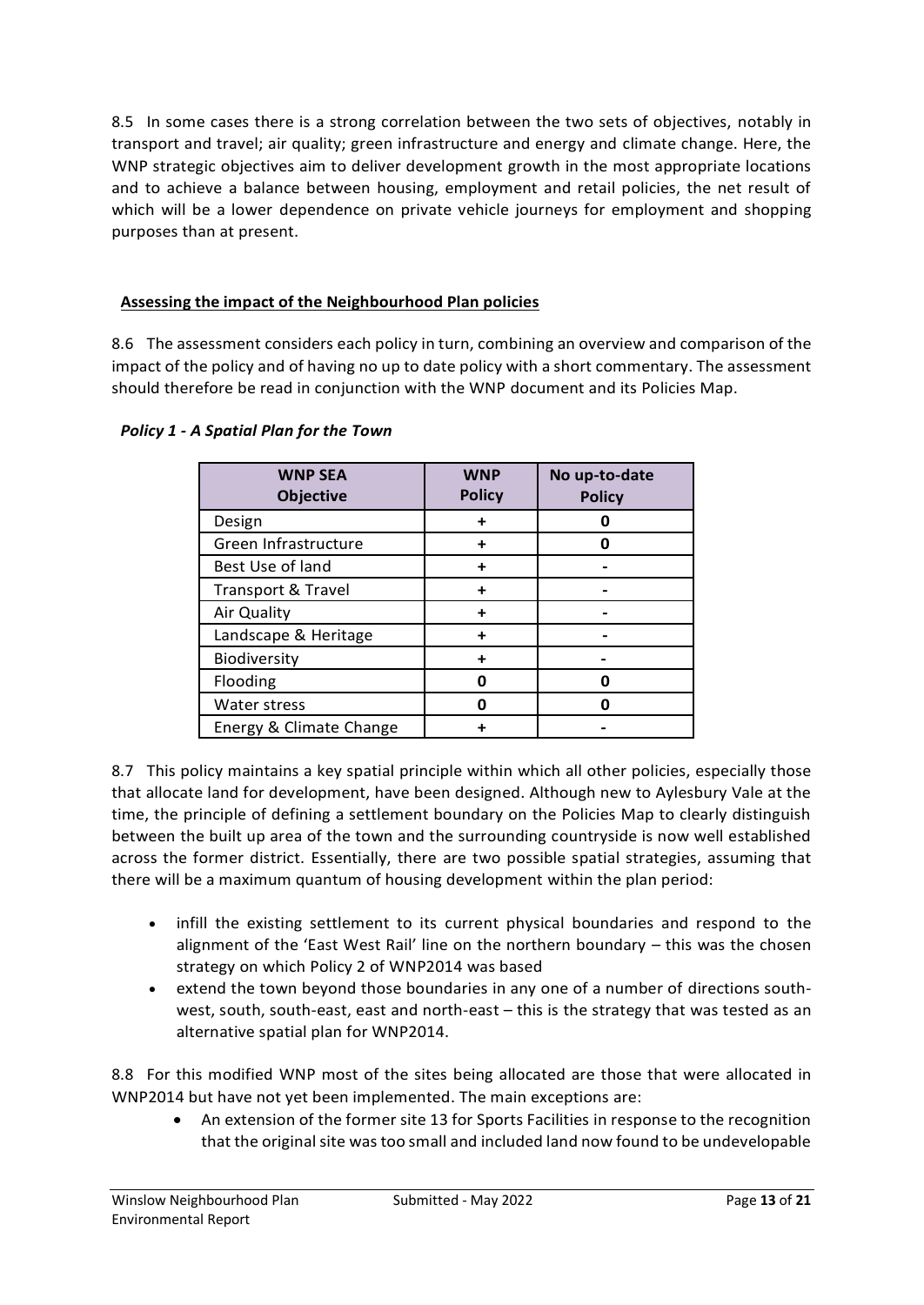because of protected habitats

• A displaced location of the former site 7 for employment development to the west in order to accommodate the enlargement of former site 13 for sports facilities.

8.9 The two strategies are compared above. In the absence of a Neighbourhood Plan it would not be as easy to confine development to only one direction beyond the town's current boundary, so "no NP" scores badly against the WNP policy on almost all environmental objectives.

8.10 This is especially the case in respect of making the best use of land within the current settlement form and the consequences arising therefrom regarding encroachment into the open countryside and the need for car trips to access services. On some other measures, the comparison is less stark but they still favour the chosen policy in WNP. On the others, there is no discernible difference.

8.11 The assessment shows that this important policy of the WNP, which steers the later allocations policies on housing, business and retail, continues to have strong environmental benefits. In directing development to a specific edge of the town and defining a Winslow Settlement Boundary for this purpose, the policy is intended to minimise impacts on the open countryside and to avoid unnecessary and harmful development dispersal.

| <b>WNP</b><br><b>SEA</b><br><b>Objective</b> | <b>Station Road</b><br>Site a | <b>Rugby</b><br>field<br>Site b | <b>Extra-care</b><br>Site c | <b>WIN001</b><br>Site d |
|----------------------------------------------|-------------------------------|---------------------------------|-----------------------------|-------------------------|
| Design                                       | O                             | 0                               | 0                           | ÷                       |
| Green Infrastructure                         |                               | ÷                               | O                           |                         |
| Best Use of land                             |                               | ÷                               | ٠                           | ÷                       |
| Transport & Travel                           |                               | ÷                               | ٠                           |                         |
| Air Quality                                  | ÷                             | ÷                               | ٠                           |                         |
| Landscape & Heritage                         | ი                             | 0                               | O                           |                         |
| Biodiversity                                 | ٠                             | ÷                               | 0                           | $\ddot{}$               |
| Flooding                                     | Ω                             | 0                               | 0                           |                         |
| Water stress                                 | 0                             | 0                               | 0                           |                         |
| Energy & Climate<br>Change                   | n                             | 0                               | ი                           |                         |

#### *Policy 2 - Housing Site Allocations*

8.12 The assessment shows that the proposed allocation sites will collectively deliver significant environmental benefits.

8.13 All the sites allocated make a good use of land within the existing settlement form. Their location will encourage and enable many more trips to be made by walking and cycling using an enhanced green infrastructure network connecting the largest new development sites to key locations. This will reduce the environmental impact of traffic congestion in the historic town centre and more generally help to improve local air quality as a result.

8.14 The Station Road site (a) proposal will make better use of the current industrial land and will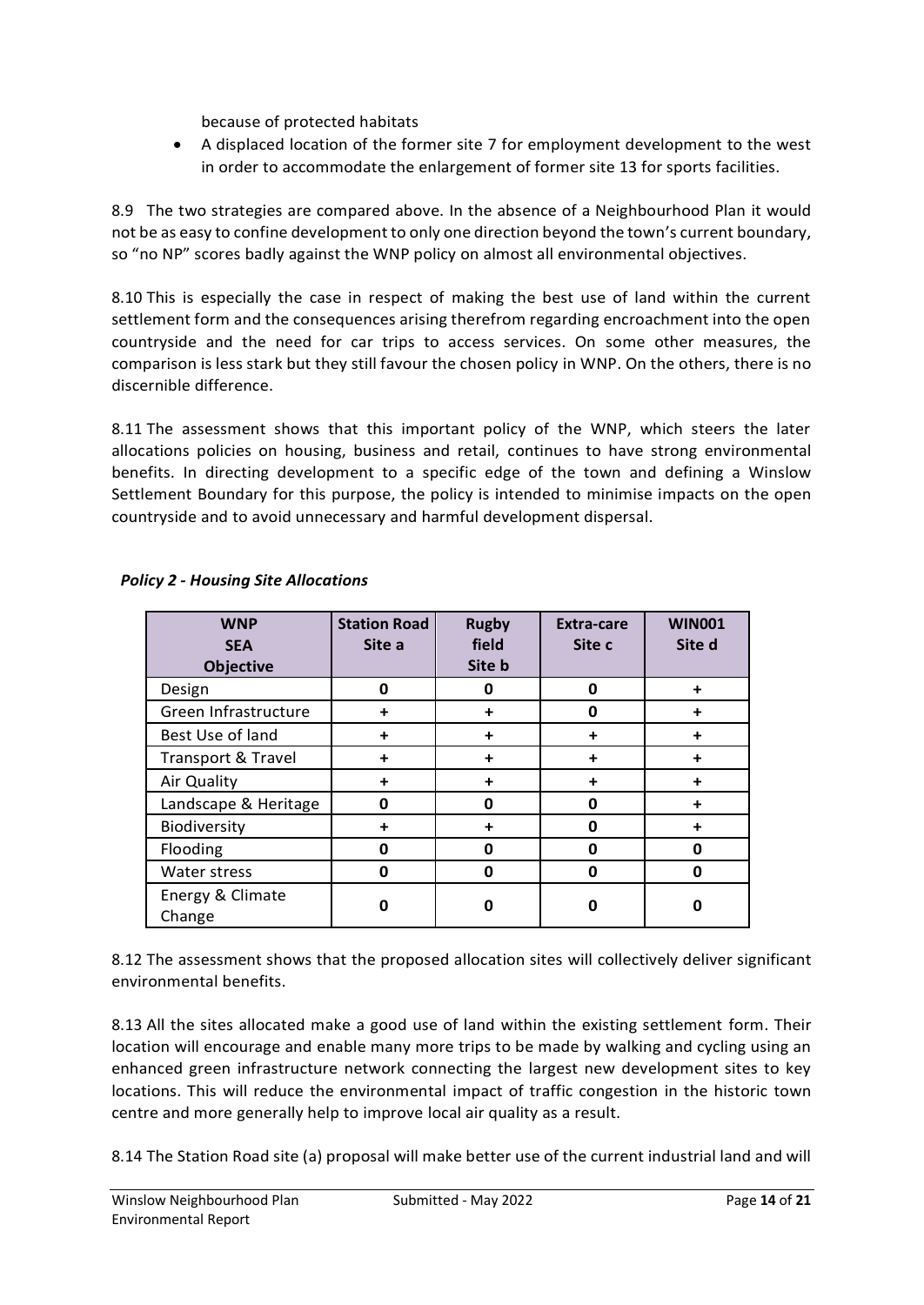enable any ground condition problems arising from its industrial uses to be addressed to deliver biodiversity gain. The Rugby field site (b) along with the contiguous Winslow Centre site will also deliver such a gain from its protection of an existing wildlife area.

8.15 On all sites the housing design policy seeks to secure good quality architecture that is sensitive to and consistent with the established architectural styles within the town.

8.16 It is not possible to identify any specific impacts in relation to flooding or climate change.

| <b>WNP</b><br><b>SEA Objective</b> | <b>WNP Policy</b> | <b>No Policy</b> |
|------------------------------------|-------------------|------------------|
| Design                             | Π                 | n                |
| Green Infrastructure               | n                 |                  |
| Best Use of land                   | n                 |                  |
| <b>Transport &amp; Travel</b>      | Π                 |                  |
| Air Quality                        | Ω                 |                  |
| Landscape & Heritage               | Π                 |                  |
| Biodiversity                       | Π                 |                  |
| Flooding                           | Π                 |                  |
| Water stress                       |                   |                  |
| Energy & Climate Change            |                   |                  |

#### *Policy 3 – Affordable Housing*

8.17 The assessment shows that this policy continues to have no adverse environmental effect.

#### *Policy 4 – Housing Design*

| <b>WNP</b>                    | <b>WNP Policy</b> | <b>No Policy</b> |
|-------------------------------|-------------------|------------------|
| <b>SEA Objective</b>          |                   |                  |
| Design                        | ┿                 |                  |
| Green Infrastructure          |                   |                  |
| Best Use of land              | ٠                 |                  |
| <b>Transport &amp; Travel</b> | ٠                 |                  |
| Air Quality                   | п                 |                  |
| Landscape & Heritage          | +                 |                  |
| Biodiversity                  |                   |                  |
| Flooding                      | Π                 |                  |
| Water stress                  | n                 |                  |
| Energy & Climate Change       |                   |                  |

8.18 The assessment shows that the policy will continue to strongly support high quality design outcomes and especially within or adjoining the Conservation Area boundary to conserve or enhance the value of the town's heritage assets.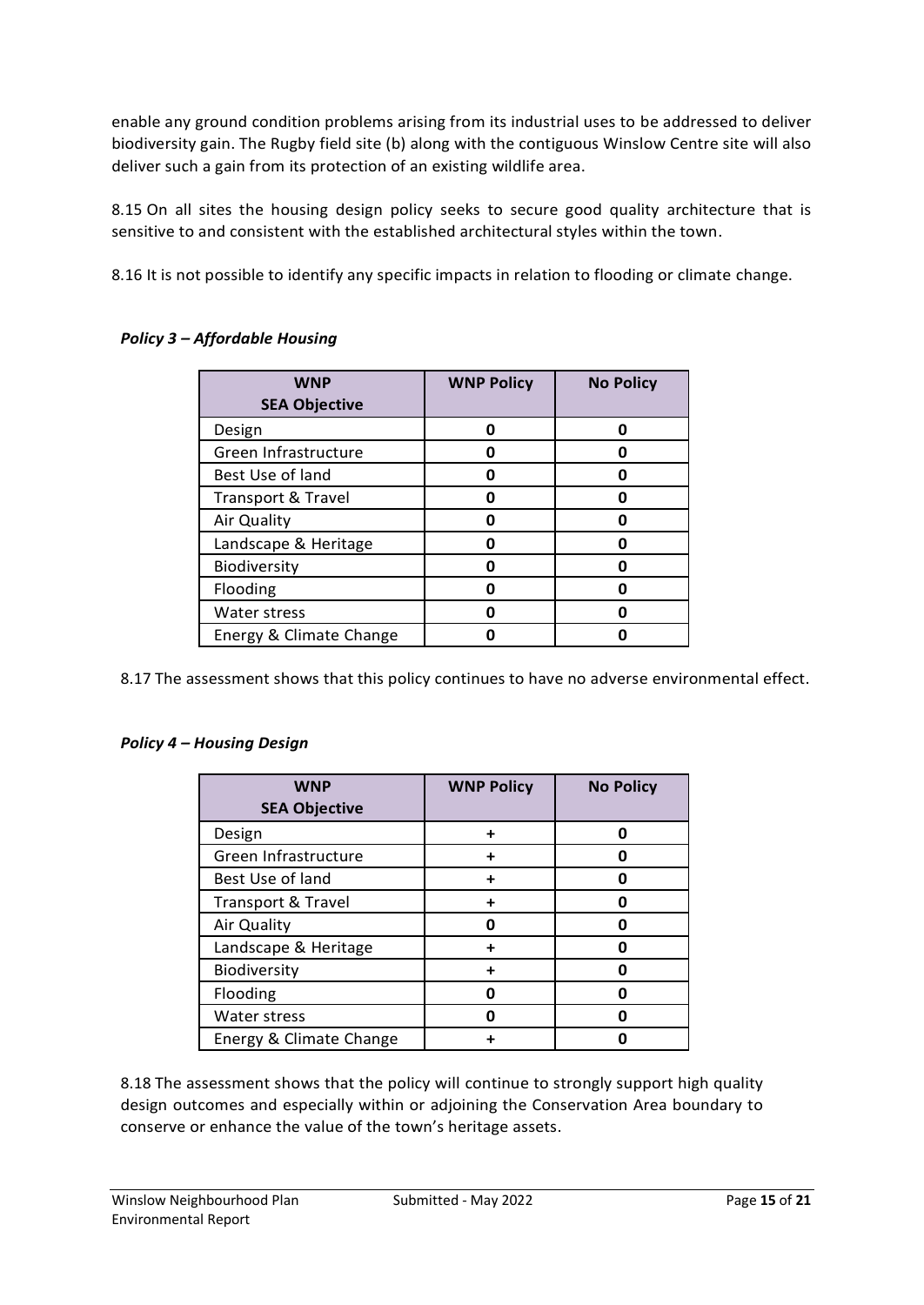#### *Policy 5 –* **Employment**

| <b>WNP</b><br><b>SEA Objective</b> | <b>WNP Policy</b> | <b>No Policy</b> |
|------------------------------------|-------------------|------------------|
| Design                             |                   | n                |
| Green Infrastructure               |                   |                  |
| Best Use of land                   |                   | O                |
| <b>Transport &amp; Travel</b>      |                   | O                |
| Air Quality                        |                   |                  |
| Landscape & Heritage               |                   |                  |
| Biodiversity                       | n                 | n                |
| Flooding                           |                   | п                |
| Water stress                       |                   | п                |
| Energy & Climate Change            |                   |                  |

8.19 The assessment shows that the policy will continue to have a positive impact in making the best use of two sites close to the new railway station for a variety of complementary employment uses that together will encourage fewer car trips from the town than may otherwise have been the case. The sites are also located in close proximity to the major housing allocation sites and close to other complementary land uses proposed in policies 6 (sports and recreation facilities on the Sports Hub). These attributes should provide job opportunities for the local labour force that may over time reduce the level of current out-commuting.

8.20 The sites also have the potential to enhance the appearance of the northern entrance to the town with high quality buildings to establish a new identity of Winslow in the landscape. Their potential to cause adverse traffic effects is mitigated by requiring a masterplan to provide for suitable access and parking measures.

| <b>WNP</b>                    | <b>WNP Policy</b> | <b>No Policy</b> |
|-------------------------------|-------------------|------------------|
| <b>SEA Objective</b>          |                   |                  |
| Design                        | +                 | п                |
| Green Infrastructure          |                   |                  |
| Best Use of land              |                   |                  |
| <b>Transport &amp; Travel</b> | ٠                 |                  |
| Air Quality                   |                   |                  |
| Landscape & Heritage          |                   |                  |
| Biodiversity                  |                   |                  |
| Flooding                      |                   |                  |
| Water stress                  |                   |                  |
| Energy & Climate Change       |                   |                  |

#### *Policy 6 – Sports and recreation (the Sports Hub)*

8.21 The assessment shows that the policy modifications for this ambitious project will have positive benefits by encouraging sport and recreation on a suitable site of little current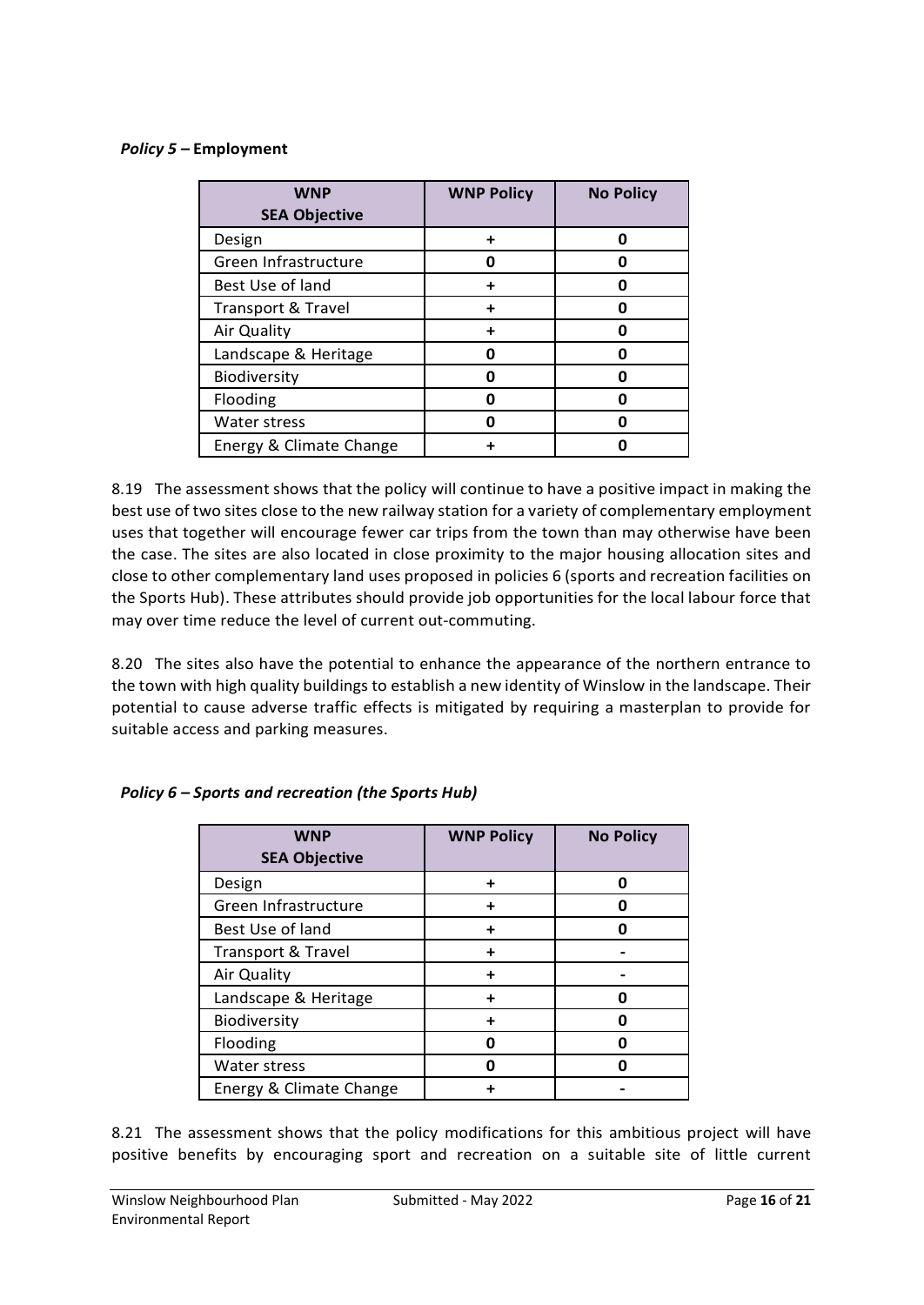agricultural or landscape value at a scale that is consistent with the growth of the town's population.

8.22 It is very well located in close proximity to the employment allocations in policy 5 adjoining the A413 Winslow to Buckingham Road, the Great Horwood Road to Milton Keynes and most especially the proposed railway station. However, its clause B requires a masterplan to address the potential for adverse traffic and parking effects through mitigation measures.

8.23 The first WNP allocated only part of the site covered by this policy, but more detailed assessments showed that a larger site was necessary to accommodate the sports facilities which are to be relocated from the Winslow Centre whilst, at the same time, ensuring the protection of a significant area of wildlife habitat in the centre of the site.

| <b>WNP</b>                    | <b>WNP Policy</b> | <b>No Policy</b> |
|-------------------------------|-------------------|------------------|
| <b>SEA Objective</b>          |                   |                  |
| Design                        | Ω                 |                  |
| Green Infrastructure          |                   |                  |
| Best Use of land              | O                 |                  |
| <b>Transport &amp; Travel</b> | +                 |                  |
| Air Quality                   | n                 |                  |
| Landscape & Heritage          |                   |                  |
| Biodiversity                  | Ω                 |                  |
| Flooding                      | Ω                 |                  |
| Water stress                  | Ω                 |                  |
| Energy & Climate Change       |                   |                  |

#### *Policy 7 –Medical facilities*

8.24 The assessment shows that the modified policy will continue to have a positive impact by recognising the medium-term need for a new medical centre within the town.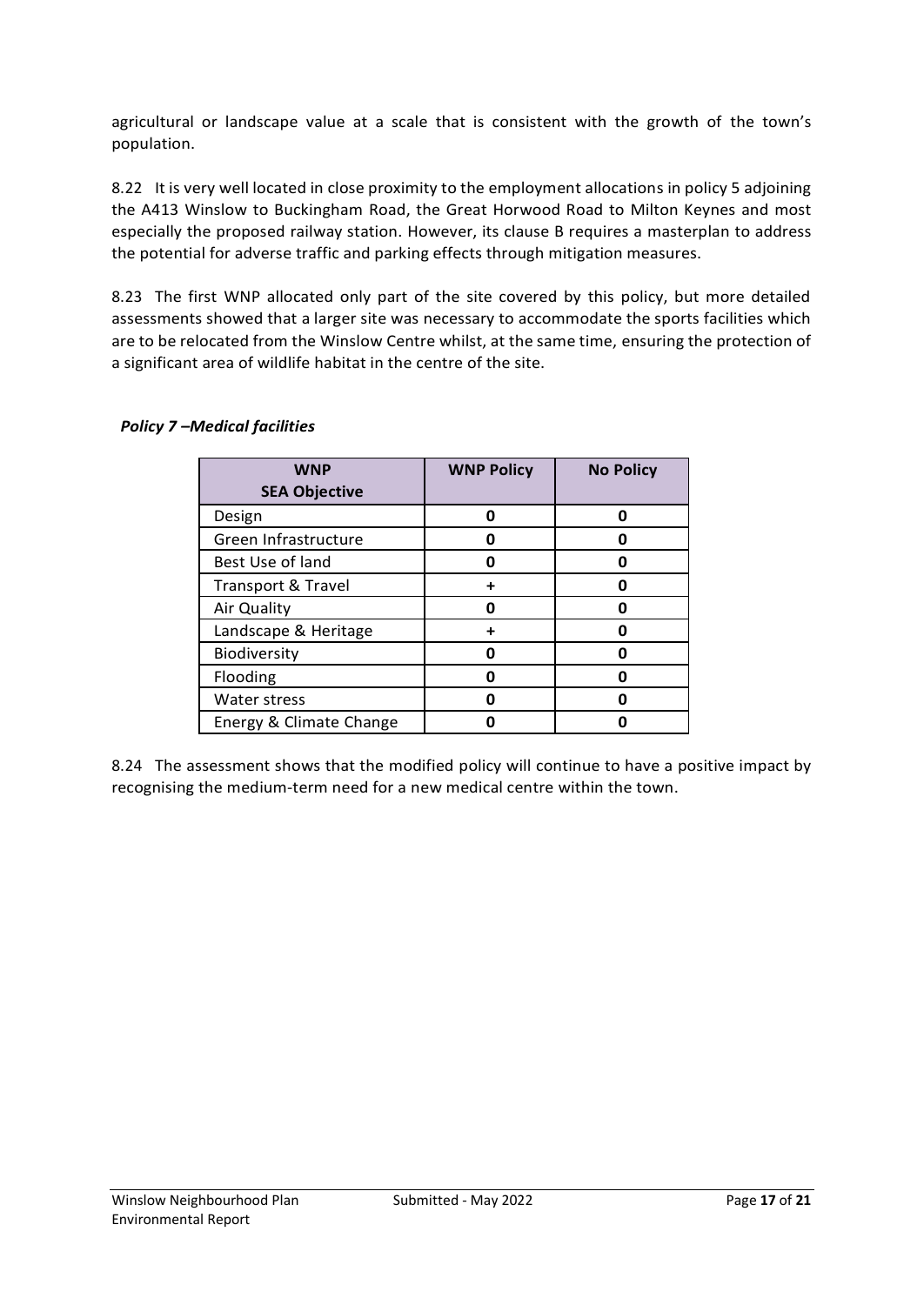#### *Policy 8 – Heart of Winslow*

| <b>WNP</b>              | <b>WNP Policy</b> | <b>No Policy</b> |
|-------------------------|-------------------|------------------|
| <b>SEA Objective</b>    |                   |                  |
| Design                  |                   | n                |
| Green Infrastructure    |                   |                  |
| Best Use of land        |                   |                  |
| Transport & Travel      |                   |                  |
| Air Quality             |                   |                  |
| Landscape & Heritage    |                   |                  |
| Biodiversity            |                   |                  |
| Flooding                |                   |                  |
| <b>Water stress</b>     |                   |                  |
| Energy & Climate Change |                   |                  |

8.25 The assessment shows that the modified policy continues to have a number of positive environmental impacts. It seeks to maintain and enhance community, sport and recreation facilities in the centre of town. Tomkins Park & Arboretum (a designated heritage asset) will remain as an area of quality landscape and biodiversity, whilst also accommodating recreation uses.

8.26 If development proposals for the Sports & Recreation Ground come forward, then these should add community meeting spaces, improve accommodation for the sports clubs and provide much needed additional parking for the Heart of Winslow and for town centre visitors and residents.

| <b>WNP</b>              | <b>WNP Policy</b> | <b>No Policy</b> |
|-------------------------|-------------------|------------------|
| <b>SEA Objective</b>    |                   |                  |
| Design                  | ٠                 | n                |
| Green Infrastructure    | Ω                 |                  |
| Best Use of land        |                   |                  |
| Transport & Travel      |                   |                  |
| Air Quality             | n                 |                  |
| Landscape & Heritage    | በ                 |                  |
| Biodiversity            |                   | n                |
| Flooding                | Ω                 | n                |
| Water stress            | n                 | n                |
| Energy & Climate Change |                   |                  |

*Policy 9 – Site of the former Winslow Centre*

8.27 Assessment of this modified policy to re-use this "brownfield" site for a mixed use development comprising extra-care housing, the community library, housing and open space for recreation and wildlife with the potential for some other functions and/or some additional housing, shows positive benefits against a number of objectives. The potential for adverse traffic and design impacts is mitigated through its clauses C, D and E requiring a masterplan, design code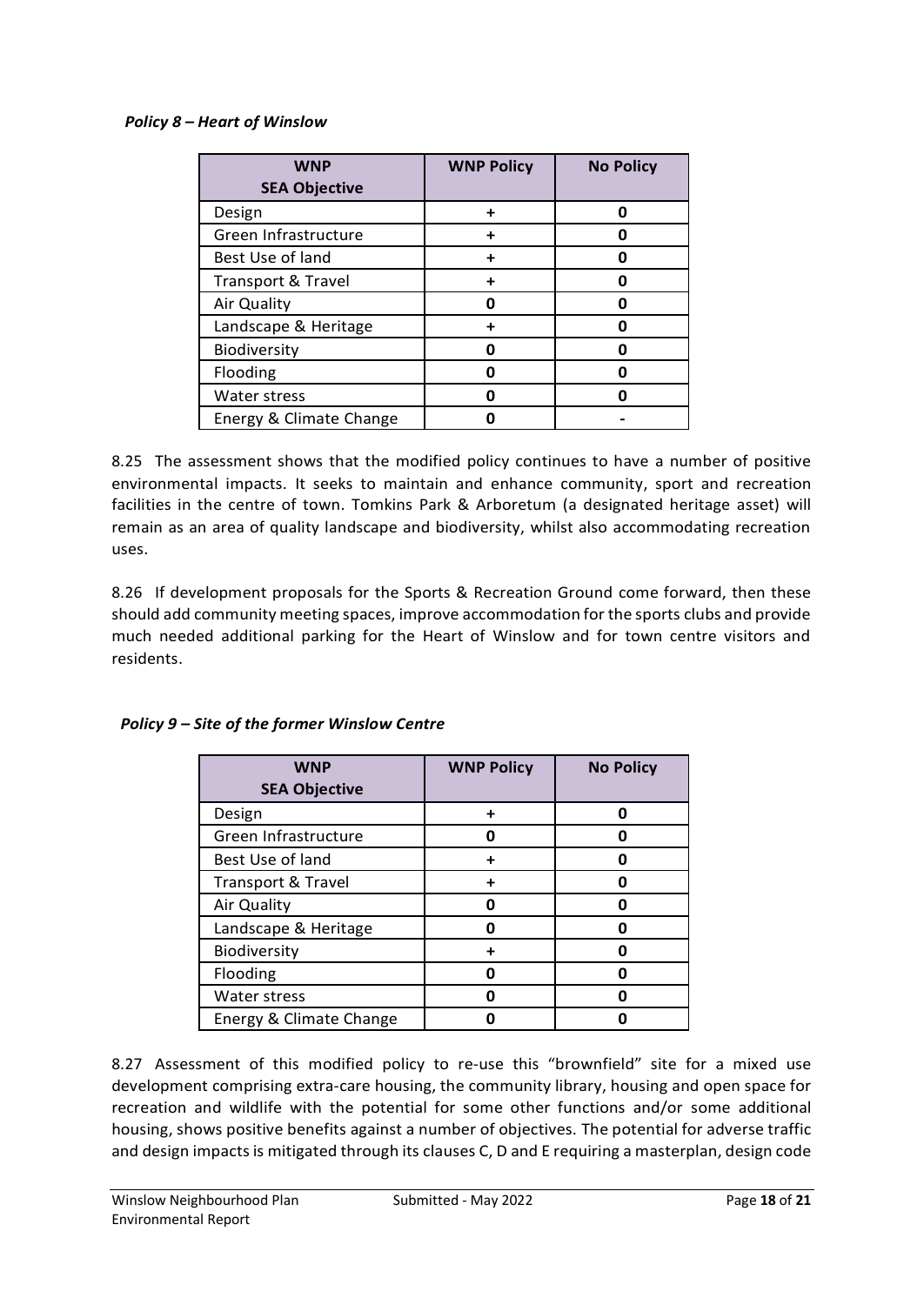and traffic assessment to contain measures to address these issues.

| <b>WNP</b>              | <b>WNP Policy</b> | <b>No Policy</b> |
|-------------------------|-------------------|------------------|
| <b>SEA Objective</b>    |                   |                  |
| Design                  | 0                 |                  |
| Green Infrastructure    |                   |                  |
| Best Use of land        |                   |                  |
| Transport & Travel      |                   |                  |
| Air Quality             |                   |                  |
| Landscape & Heritage    |                   |                  |
| Biodiversity            |                   |                  |
| Flooding                |                   |                  |
| <b>Water stress</b>     |                   |                  |
| Energy & Climate Change |                   |                  |

#### *Policy 10 – Winslow Shopping Area*

8.28 The assessment shows that the modified policy will continue to have a positive impact by seeking to protect the existing retail uses in the traditional Shopping Area. A viable and vital town centre will encourage property owners to invest in maintaining buildings in the Conservation Area thus preserving its special heritage value.

#### *Policy 11 – Traffic, Transport, Cycle Routes and Parking*

| <b>WNP SEA</b><br><b>Objective</b> | <b>Public</b><br>transport | Cycle<br>routes |
|------------------------------------|----------------------------|-----------------|
| Design                             | +                          |                 |
| Green Infrastructure               | ŋ                          |                 |
| Best Use of land                   | n                          |                 |
| <b>Transport &amp; Travel</b>      | ٠                          | ٠               |
| Air Quality                        |                            |                 |
| Landscape & Heritage               | n                          | ٠               |
| Biodiversity                       | n                          | n               |
| Flooding                           | n                          |                 |
| Water stress                       |                            |                 |
| Energy & Climate<br>Change         |                            |                 |

8.29 Assessment of this multi-faceted policy shows benefits from each aspect against several objectives. The scores in this table have been set relative to a "no policy" option in each of these policy areas, so **+** represents better whilst **-** would be worse.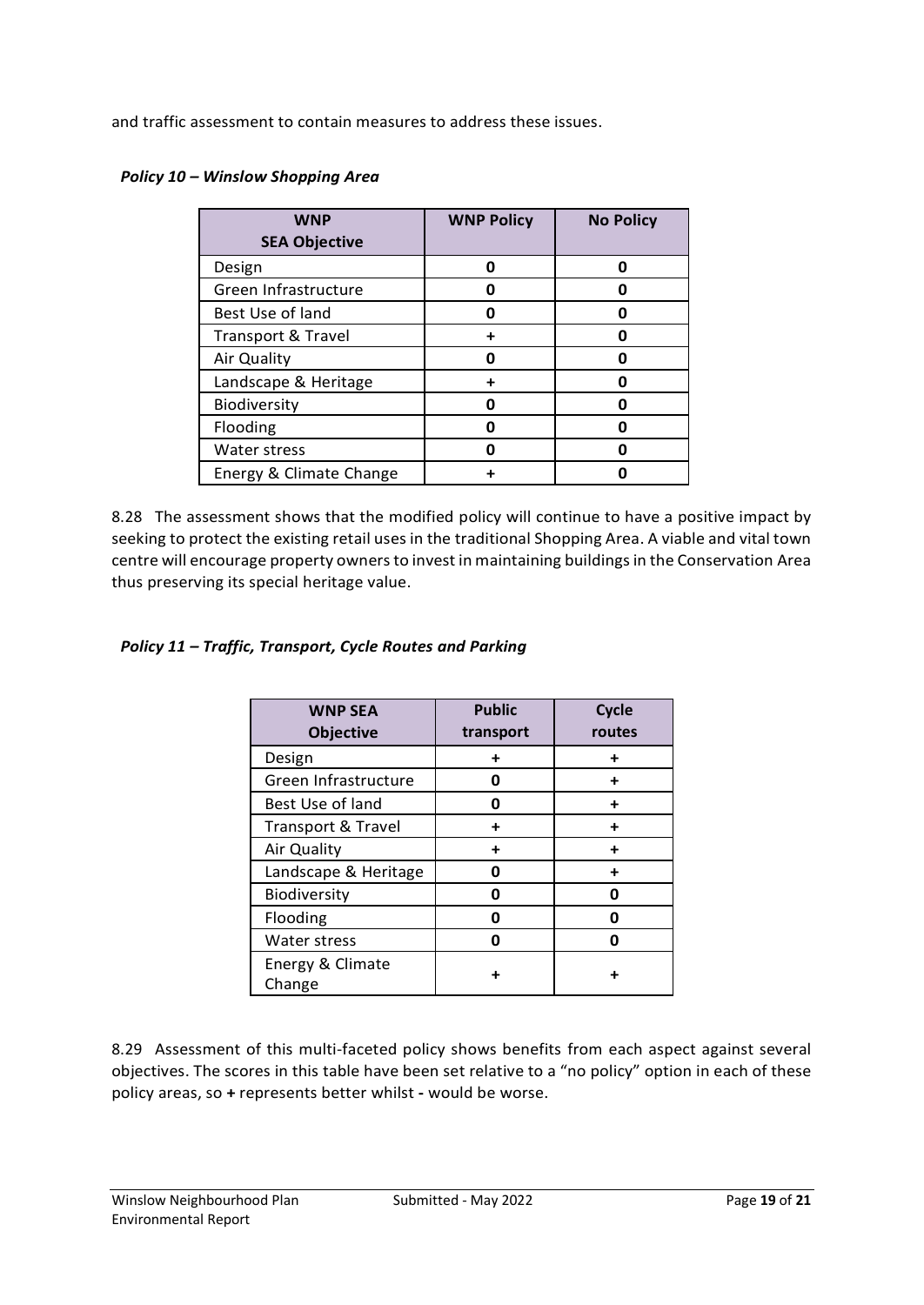#### *Policy 12 - Local Green Spaces*

| <b>WNP</b><br><b>SEA Objective</b> | <b>WNP Policy</b> | <b>No Policy</b> |
|------------------------------------|-------------------|------------------|
| Design                             |                   |                  |
| Green Infrastructure               |                   |                  |
| Best Use of land                   |                   |                  |
| <b>Transport &amp; Travel</b>      |                   |                  |
| Air Quality                        |                   |                  |
| Landscape & Heritage               |                   |                  |
| Biodiversity                       |                   |                  |
| Flooding                           |                   |                  |
| Water stress                       |                   |                  |
| Energy & Climate Change            |                   |                  |

8.30 The assessment shows that the policy of designating Local Green Spaces continues to have positive impacts by protecting important green infrastructure assets. Many of the areas designated as local green spaces also have biodiversity value.

#### *Policy 13 - Environment and Heritage*

| <b>WNP</b><br><b>SEA Objective</b> | <b>WNP Policy</b> | <b>No Policy</b> |
|------------------------------------|-------------------|------------------|
| Design                             |                   |                  |
| Green Infrastructure               |                   |                  |
| Best Use of land                   |                   |                  |
| <b>Transport &amp; Travel</b>      |                   |                  |
| Air Quality                        |                   |                  |
| Landscape & Heritage               |                   |                  |
| Biodiversity                       |                   |                  |
| Flooding                           |                   |                  |
| Water stress                       |                   |                  |
| Energy & Climate Change            |                   |                  |

8.31 The assessment shows that the policy continues to have positive impacts by protecting the town's many historic buildings and other built form features that help to shape the character of the town.